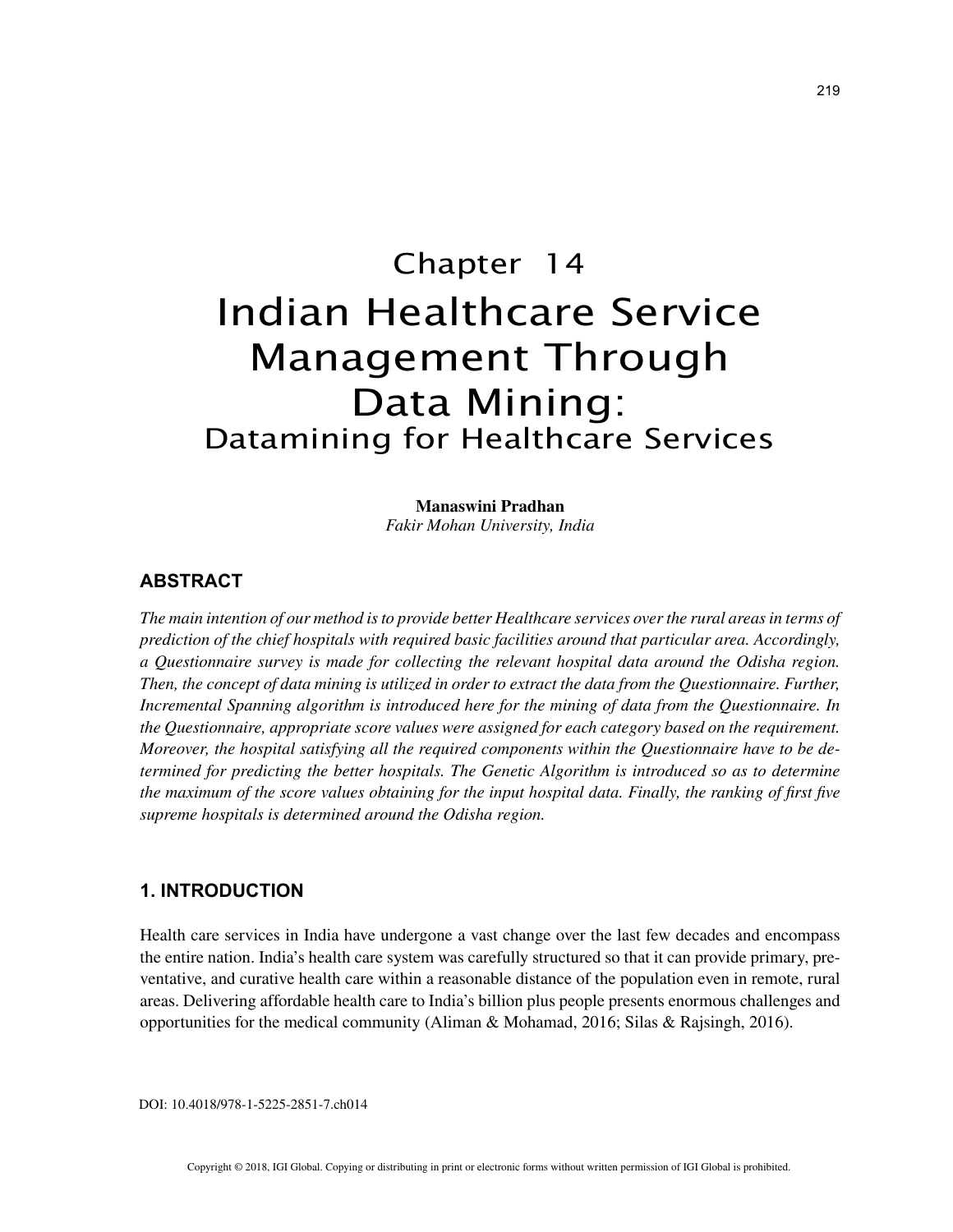The World Health Organization (1997) defined healthcare sector reform as a sustained process of fundamental change in policy and institutional arrangements of the healthcare sector, usually guided by the government. It is designed to identify the functioning and performance of the healthcare service provided by each hospital to the people. In spite of the fact that the Indian healthcare industry is rapidly expanding, healthcare infrastructure in India is very poor (Kaushik & Raman, 2015; Sharma & Reimer-Kirkhamb, 2015). A noticeable percentage of India suffers from poor standard of healthcare services. Most of the healthcare facilities of India provided by the various healthcare services are limited and of low standard. In order to understand the current status of the healthcare services in India, it is important to know about the healthcare services found in the country (Yeha et al., 2011; Sung et al., 2015).

Healthcare industry today generates large amounts of complex data about doctor qualification, hospitals resources, disease diagnosis, electronic patient records, medical devices etc. These large amounts of data are a key resource to be processed and analyzed for knowledge extraction that enables support for cost savings and decision making. Data mining is a technology that is used to transform the mounds of data into useful information and helps in decision making that benefits in providing healthcare services to patients (Ngai et al., 2011; Chen et al., 2016).

Gathering the information from hospitals allows us to put academic effort and practical usage side by side and conclude on actual DM usage, and to understand if there is a gap between data analysis experts' community and healthcare practitioners and scientists. Data Mining is one of the most vital and motivating area of research with the objective of finding meaningful information from huge data sets (Chen et al., 2016; Lin et al., 2015). In present era, Data Mining is becoming popular in healthcare field because there is a need of efficient analytical methodology for detecting unknown and valuable information in health data. In this paper, an efficient algorithm, called IncSpan, is developed, for incremental mining over multiple database increments. In order to reduce the using time in mining incremental sequences, the algorithm used semi frequent patterns for incremental mining (Deshmukh, 2016).

The GA is applied over the problem domain where the outcome is very unpredictable and the process of outcome contains complex inter related modules. Also GA is very apt for such class of problem where problem specification is very difficult to formulate. During the last few decades, computer science has seen huge advancements in demands and its implementation. As per now heavy cross demands are in fire and hence implementation and analytics is becoming more and more chaos. The situation is very apt for applying genetics and getting optimal results (Bessant, 2014; Yin, 2016).

### **2. RELATED WORKS**

Yuehong Yin et al. (2016) have explained a method for healthcare systems. Extensive research had been dedicated to the exploration of various technologies such as information technologies (IT) in complementing and strengthening existing healthcare services. In particular, the Internet of Things (IoT) had been widely applied to interconnect available medical resources and provide reliable, effective and smart healthcare service to the elderly and patients with a chronic illness. The aim was to summarize the applications of IoT in the health care industry and identify the intelligentization trend and directions of future research in this field. The advancement of IoT in healthcare systems had been examined from the perspectives of enabling technologies and methodologies, IoT-based smart devices and systems, and diverse applications of IoT in the healthcare industries.